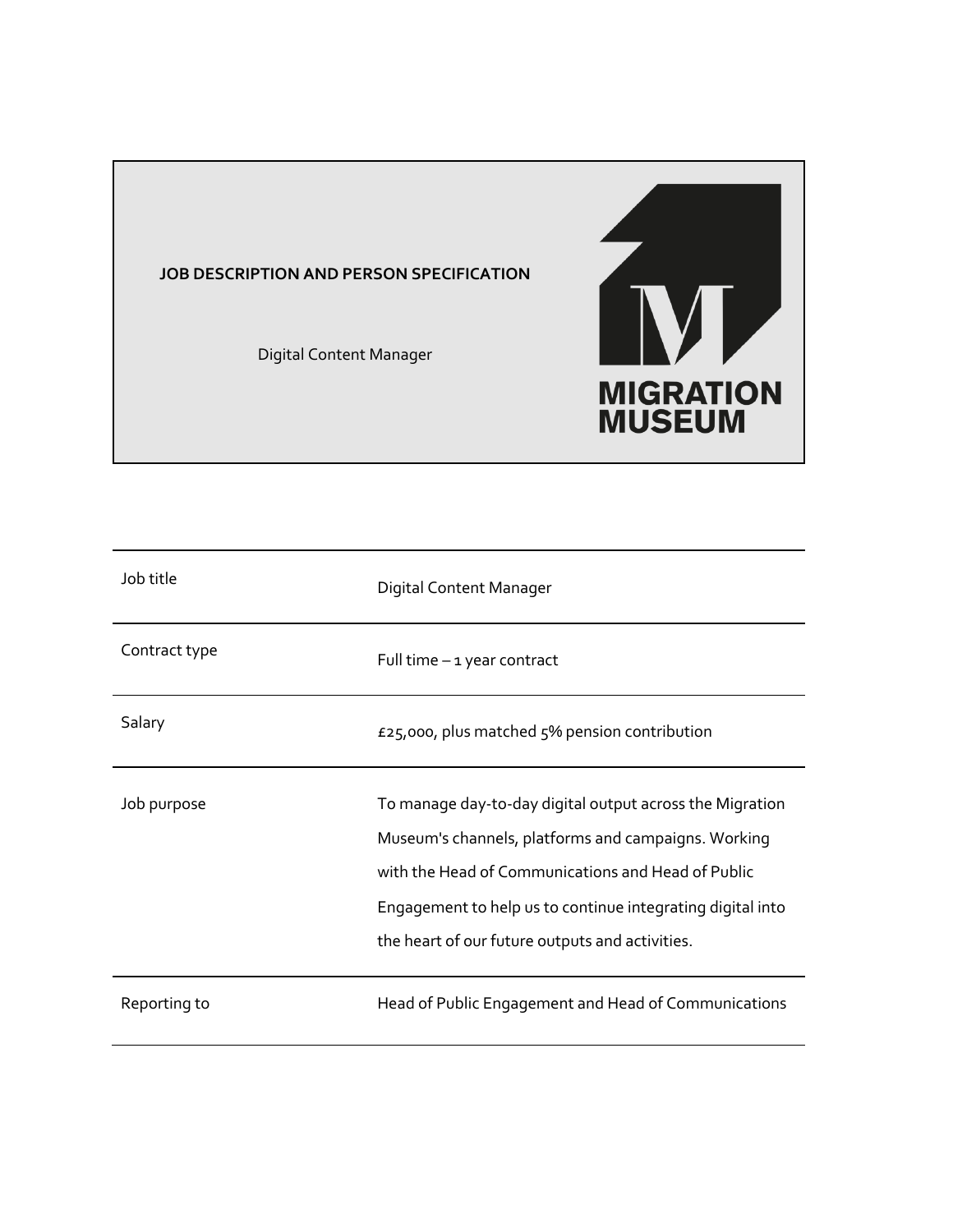| Location                  | London-based team – remote working welcomed but         |
|---------------------------|---------------------------------------------------------|
|                           | willingness to travel to Migration Museum in South-East |
|                           | London occasionally required                            |
|                           |                                                         |
| Deadline for applications | 10th January 2020                                       |
| Interviews expected       | w/c 18th January 2020                                   |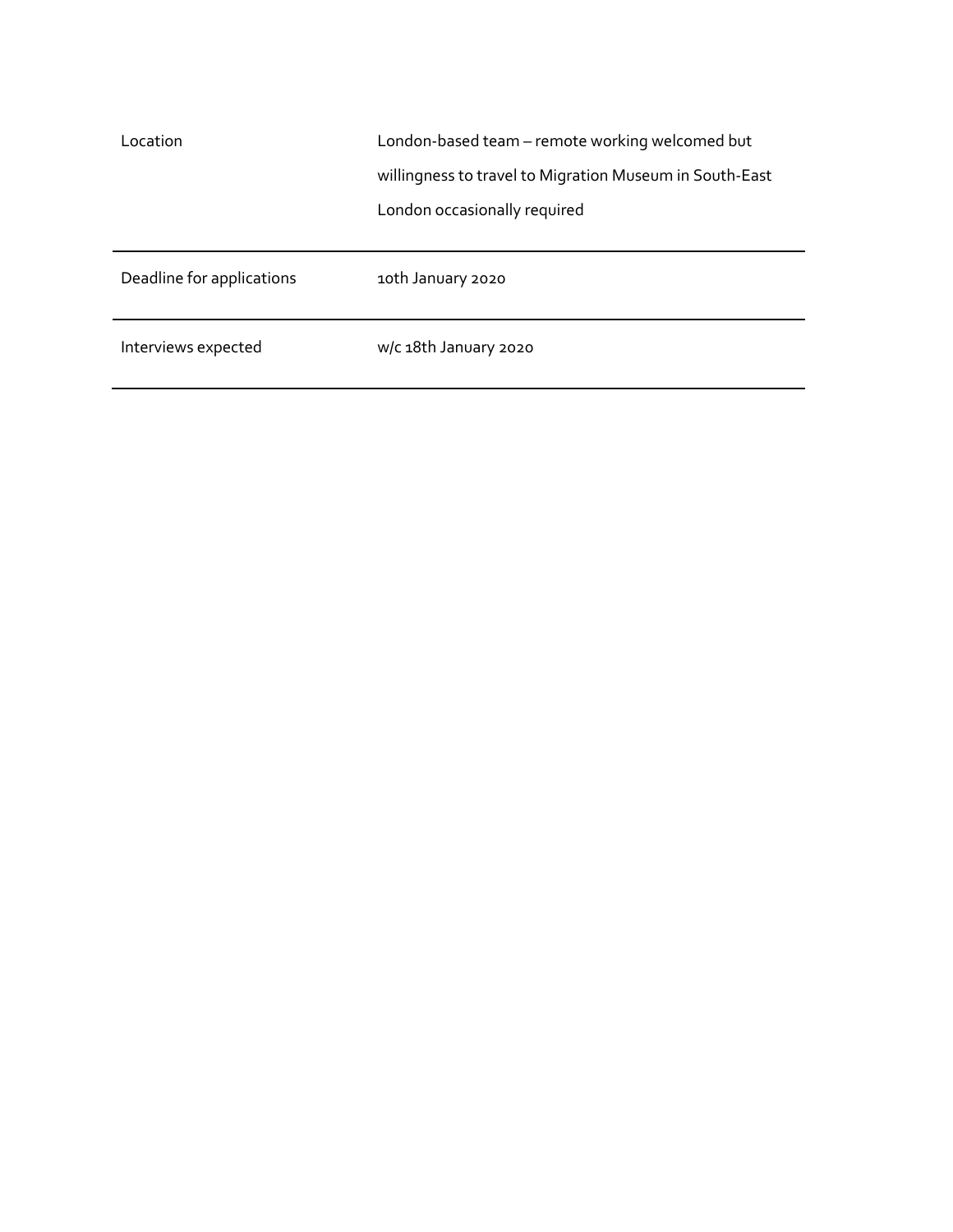#### **BACKGROUND**

The Migration Museum (www.migrationmuseum.org) explores how the movement of people to and from Britain across the ages has shaped who we are – as individuals, as communities, and as a nation.

From our current home in the heart of Lewisham Shopping Centre, we stage engaging, interactive exhibitions and events, alongside a far-reaching education programme for primary, secondary, university and adult learners. We also convene a national Migration Network, bringing together organisations and individuals from across the UK heritage sector and beyond working on migration themes to share knowledge and best practice.

2020 was an unprecedented year for all of us. However, despite many challenges, the Migration Museum managed to drastically increase our digital presence, growing our social media following by over 80% on some channels and expanding into new platforms and formats including podcasts, exhibition mini-sites, online events and more.

We have had the opportunity to invest in our digital resource, consolidate our 3-year digital strategy and develop dynamic digital content to mirror our physical outputs. Our digital outputs have been met with public and critical acclaim, and we are now seeking to expand our digital capacity in order to deliver a series of exciting digital projects and public engagement campaigns over the next year. In 2020 the Migration Museum:

- Developed our first digital exhibition *Heart of the Nation: Migration and the Making of the NHS* a multimedia exhibition that puts this vital story at centre stage through oral histories and archival materials, as well as art, animations and data visualisations.
- Developed an associated social media campaign, #HeartoftheNation, supported by digital commissioning agency The Space, expanding on exhibition content and reaching new audiences. This innovative social campaign complements and amplifies these stories through a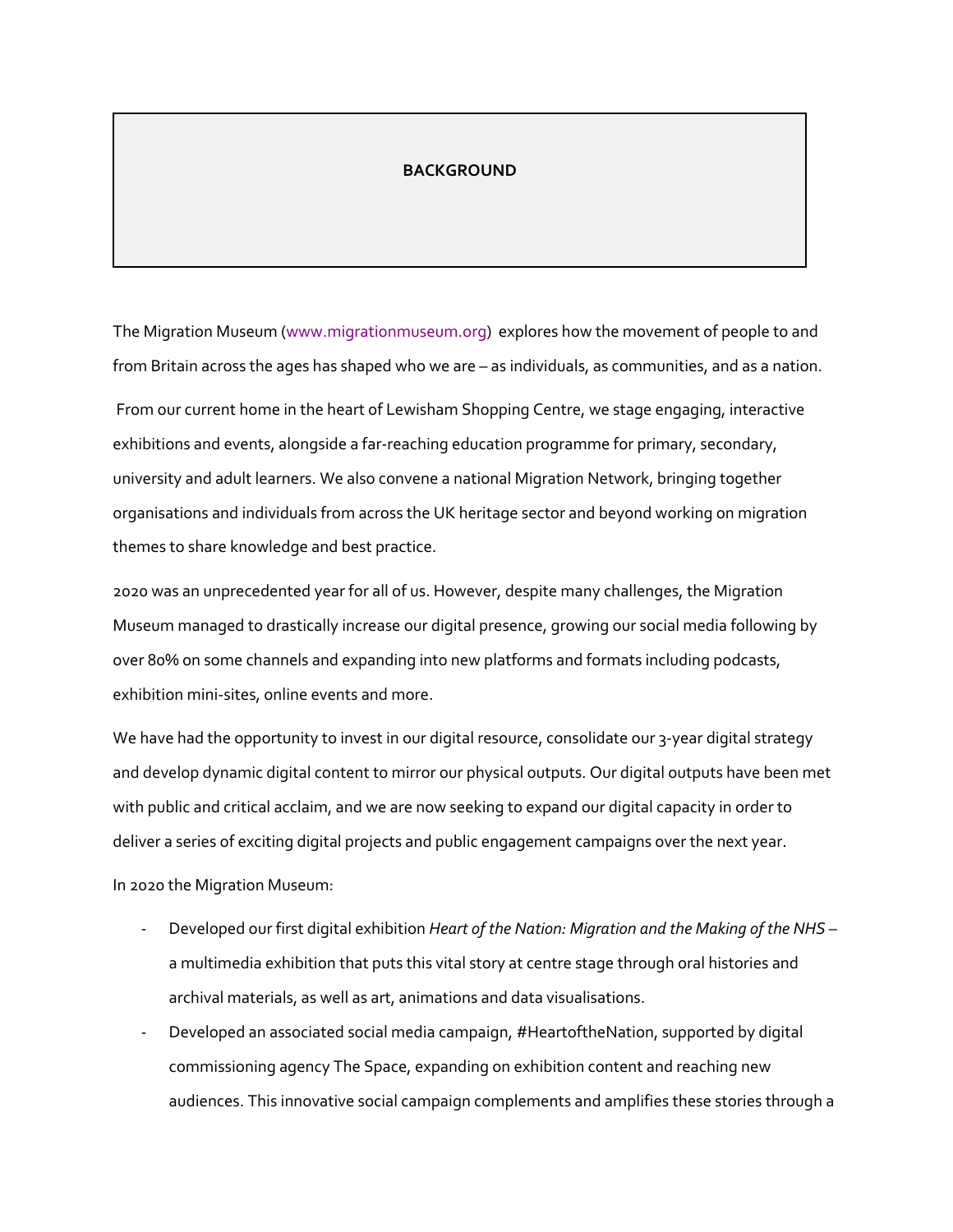series of Instagram Live conversations hosted by influencers and media personalities, photographic portrait-led story content and eye-catching infographics.

- Launched our Departures podcast series to accompany our physical exhibition *Departures: 400 Years of Emigration from Britain*, shedding new light on the often hidden histories of British emigration, with episodes released fortnightly.
- Successfully delivered online events including our *Departures* exhibition digital launch as well as a range of educational talks and workshops
- Grew our social media presence through a series of campaigns including #Resilience, Potted History of Refugees mini-series and #Windrushtome, which has seen our Instagram following grow by 80%, and Twitter by 25% over the course of the year, with an above-average engagement rate across all platforms.
- Developed digital partnerships with relevant corporate partners.

In 2021 the Migration Museum seeks to:

- ➢ Continue development of our *Heart of the Nation* exhibition, updating and growing exhibition content
- $\triangleright$  Deliver phases 2 and 3 of the associated #HeartoftheNation social campaign, engaging further influencers and media personalities
- $\triangleright$  Deliver an ambitious and far-reaching public engagement campaign around the delayed Euro 2020 football tournament (rescheduled for Summer 2021), which will span community workshops, OOH and digital advertising, social media, and mini-site
- ➢ Develop digital content around our *Departures* exhibition
- $\triangleright$  Develop digital partnerships through creation of collaborative content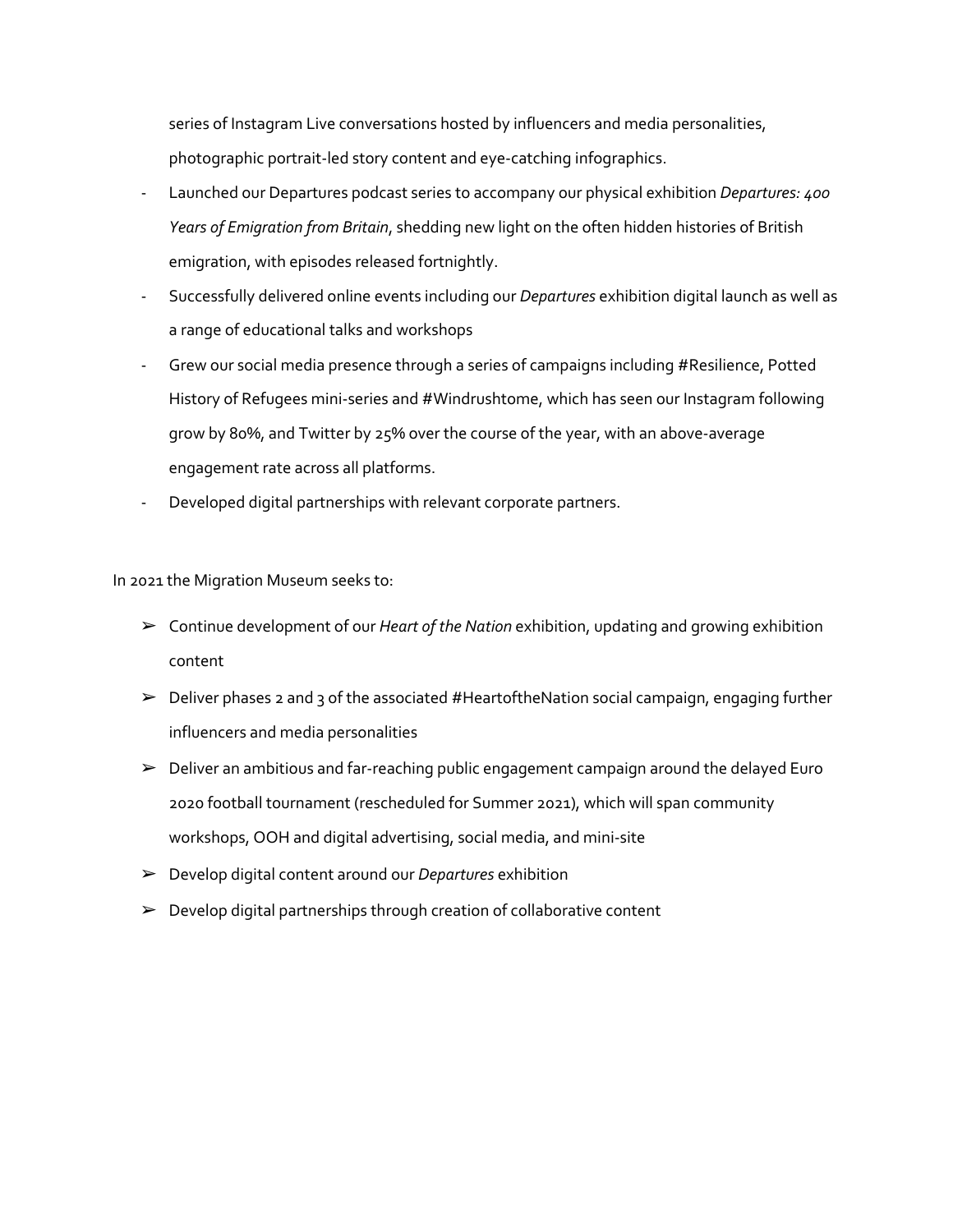# **JOB DESCRIPTION**

Working alongside our existing team and with a range of partners, our Digital Content Manager will:

- Work with our Head of Public Engagement and Head of Communications to develop and deliver impactful digital campaigns and projects in order to reach new audiences, influence public conversations and help to shift the narrative around migration. This work will include joining creative brainstorms and campaign development meetings
- Assist our Head of Public Engagement and Head of Communications in the implementation of our digital content strategy
- Develop creative content for digital platforms including, but not exclusive to, Instagram, Twitter, Facebook, Spotify and our website, in line with our digital strategy and current campaigns
- Support the day-to-day management of content across current social platforms Instagram, Twitter, Facebook – and our website, exhibition and campaign sites, ensuring digital content is appropriate in tone and that published content has proper community management
- Work with our Head of Communications on copywriting for our digital platforms and campaigns – website, exhibition and campaign sites, social media and OOH digital – ensuring that all copy is in line with overall Migration Museum brand, messaging and tone of voice
- Assist our curators in research, planning and management of digital exhibitions
- Work with our Head of Creative Content to ensure digital exhibitions are updated and maintained
- Liaise with external parties including Migration Network partners, artists and agencies to license and gain permission to publish content
- Work with our Head of Public Engagement to develop and deliver the social media arm of wider digital public engagement campaigns (including but not exclusive to Euros 2020 campaign, Family History and #HeartoftheNation)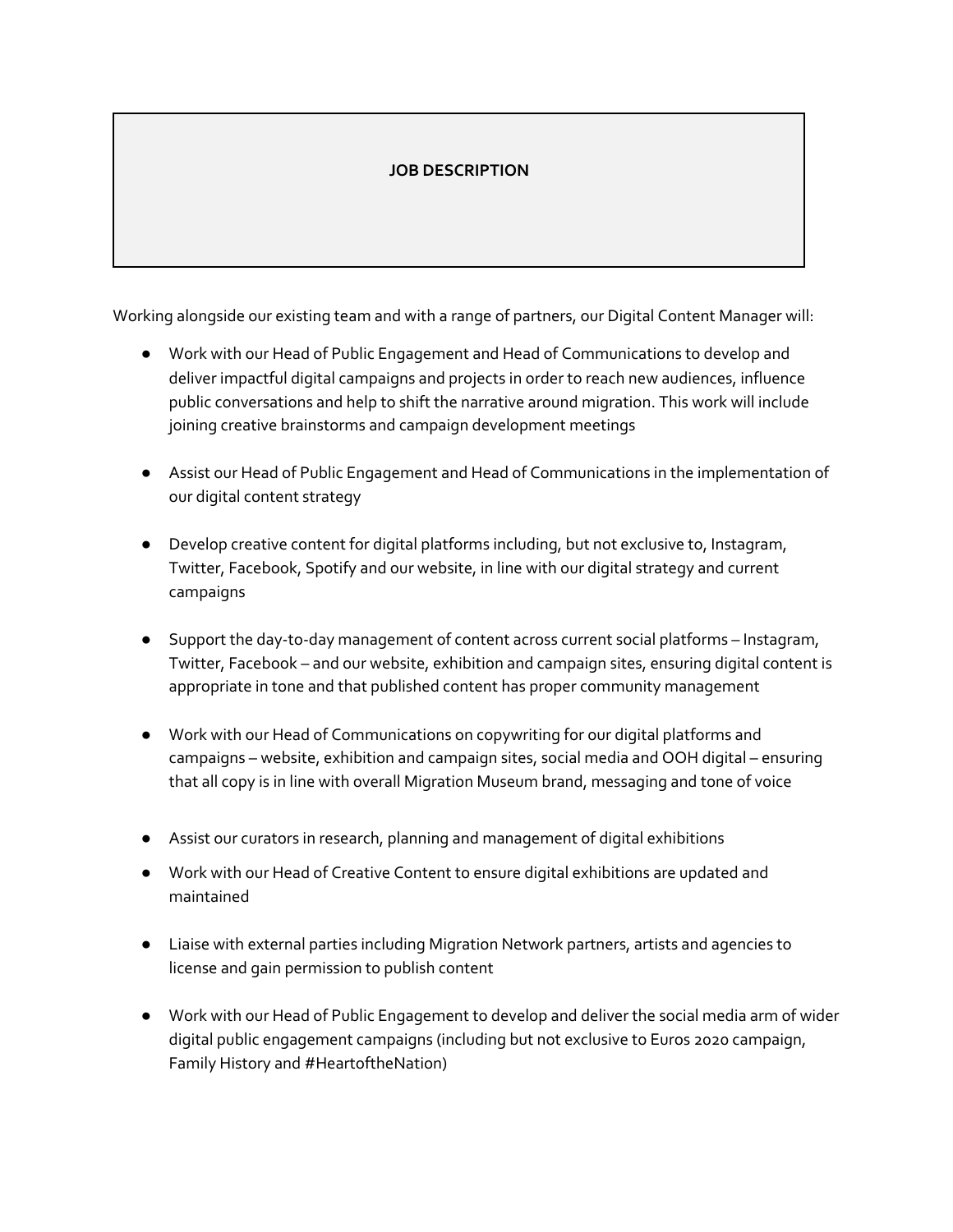- Monitor and record digital audience analytics reach using Google Analytics, Facebook Analytics, Twitter Analytics and Square Lovin' and track against digital strategy targets, and support our Head of Public Engagement and Head of Communications in developing KPIs for digital campaigns
- Implement social media paid campaigns including using Facebook Ads Manager and work with our Head of Public Engagement to research and engage media personalities and influencers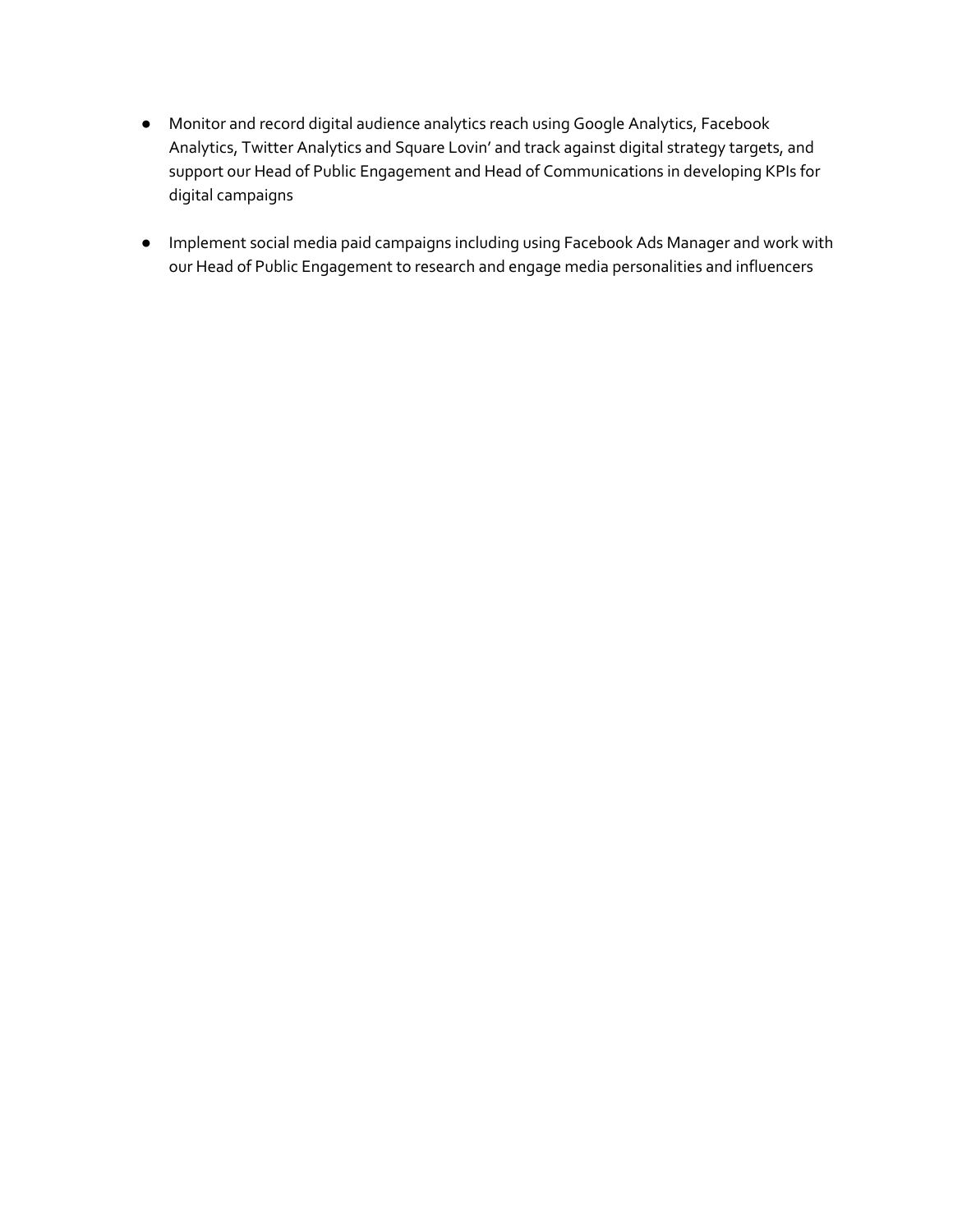# **PERSON SPECIFICATION**

It is essential that our Digital Content Manager understands both the challenges and opportunities of working in a small but highly skilled and motivated team working towards an ambitious goal, and is able to work independently. The successful candidate will have experience of developing digital creative content and implementing digital campaigns. They will be extremely well-organised and comfortable with carrying out administrative as well as creative tasks, have strong editorial judgment and attention to detail, and be self-directed and thrive in a fast-paced work environment. The position will also require working closely with all other members of staff on marketing, communications, programming and publishing content.

### **Essential**

- Applicants must be able to demonstrate expertise in social media and experience of working with a public social media account (in an informal or formal position)
- Ideally applicants will have a few years' experience of digital content creation
- Understanding and experience of using online media to communicate key messages and reach target audiences
- Strong editorial judgement and attention to detail, including strong writing and proofreading skills, particularly in short-form writing/social media posts
- Strong initiative, ability to work unsupervised, problem-solve and a flexible approach
- Able to work well under pressure, prioritise tasks and adapt to last-minute requests
- Exceptional organizational skills and a disciplined approach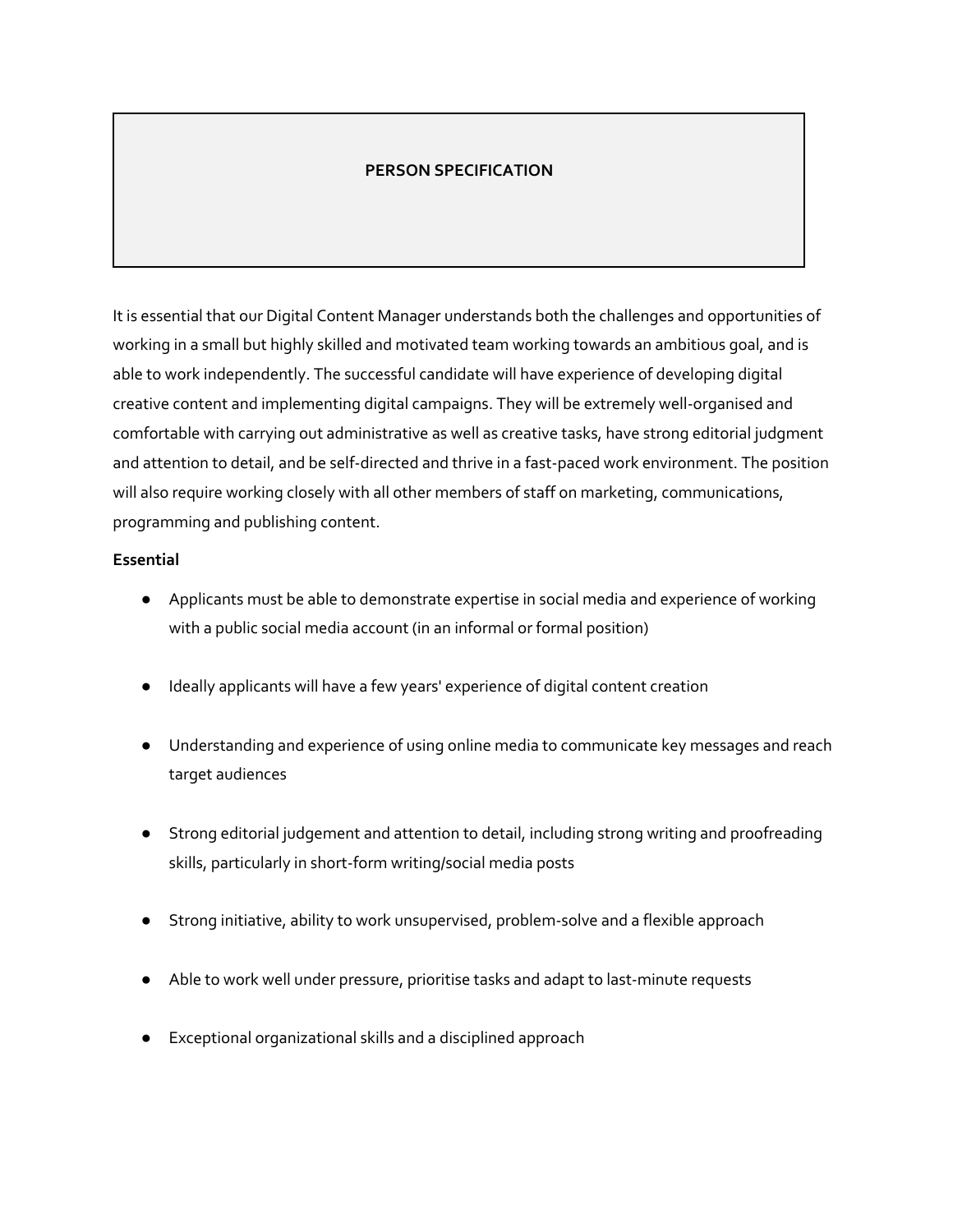- Understanding of, and commitment to, the aims of the Migration Museum, including a sensitivity to controversial issues
- Willingness and ability to undertake routine and administrative as well as creative tasks

### **Desirable**:

- Experience of working with Adobe Creative Suite (Photoshop, Illustrator, InDesign) to create suitable and engaging content for multiple digital platforms
- Experience working with Hootsuite, Twitter Analytics and Facebook analytics
- Experience working with Wordpress or similar website content management systems
- Experience creating paid social media campaigns with Facebook Ads Manager
- Knowledge of UK migration history
- Agency and/or in-house experience welcomed

### **General Attributes**

● Commitment to diversity and inclusion